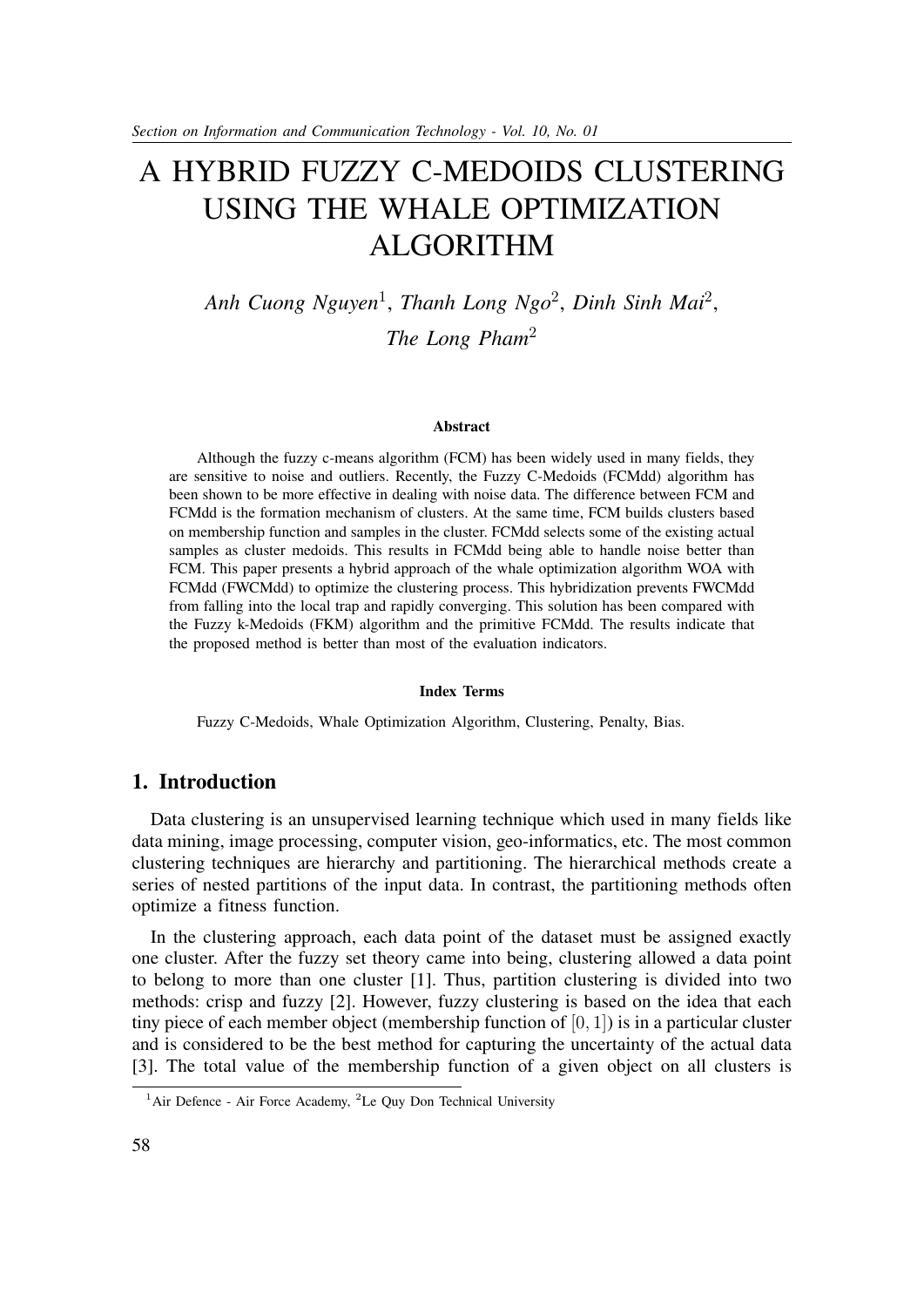always equal to 1. In partition clustering, there appear many clustering families, in which the 2 clusters have the most research: These are cluster by mean [4] (average point) such as k-Means (KM), fuzzy c-Means (FCM) [5], and the other according to medoid (representative point) such as fuzzy k-Medoids (FKM) [6], fuzzy c-Medoids (FCMdd) [7].

Each cluster has a representative point (medoid point) in the medoid-cluster family, which acts as the cluster's centroid. During the clustering process, it is swapping another data point as a medoid to find the minimum value of the objective function. Simultaneously, a better assessment of cluster quality is always considered and studied in many ways. In [8], Yang et al. stated that the traditional FCM algorithm's objective function does not assume any spatial information. Hence, clustering only involves the gray levels independent of the pixels of the image in the segment. This limitation makes FCM very sensitive to noise.

Mei et al. [9] proposed a fuzzy clustering problem around medoids and present it through a unified view, which mentions that there may be more than one medoid in each cluster (FMMdd). In FKM, the membership function value allows an object's assignment to multiple clusters according to different measurement methods. Both FKM and FMMdd offer formulations suitable for many contexts. However, they are non-convex optimization problems. Their association algorithms can lead to many local minima of unknown quality (There is a difference in noise added to the noise indicated by [10]).

Furthermore, FKM and FMMdd are usually sensitive to centroid initialization. Convex fuzzy k-Medoids (CFKM) [10] improves with the assumption that subjects must be divided entirely by one and only one medoid, for which the medoid must be wholly assigned to one and only one cluster. This is like the preliminary clustering of objects to clusters. This will reduce the random substitution of medoid, which at each cluster, the source of replacement of medoid is limited to only preliminary clustered subjects. However, CFKM requires more increased time costs for clustering to be found.

Shihong Yue et al. [11] reformatted based on two reward and penalty functions for the original FCM algorithm's objective function. The reward function is defined as the original data in a given data set. Still, the penalty function is characterized by an additional collection of data about the initial data distribution. These other data are computed around each group of aggregated original data. Their effect extends the objective function's values to limit the specified cluster centroids' tendency to reach these data points. However, building and establishing suitable coefficients in the reward and penalty mechanism is necessary when many data sets are inconsistent in distributed clusters.

The FCMdd algorithm is shown to achieve better clustering results than FCM on noisy data sets in most tests. They have the disadvantage of being prone to local extremes because the selection process for medoids is from data samples [12]. FCMdd is constructed the same way as FCM except that it constructs medoids (one of the actual objects in sample space) that are not centroids (a point in continuity space). In FCMdd,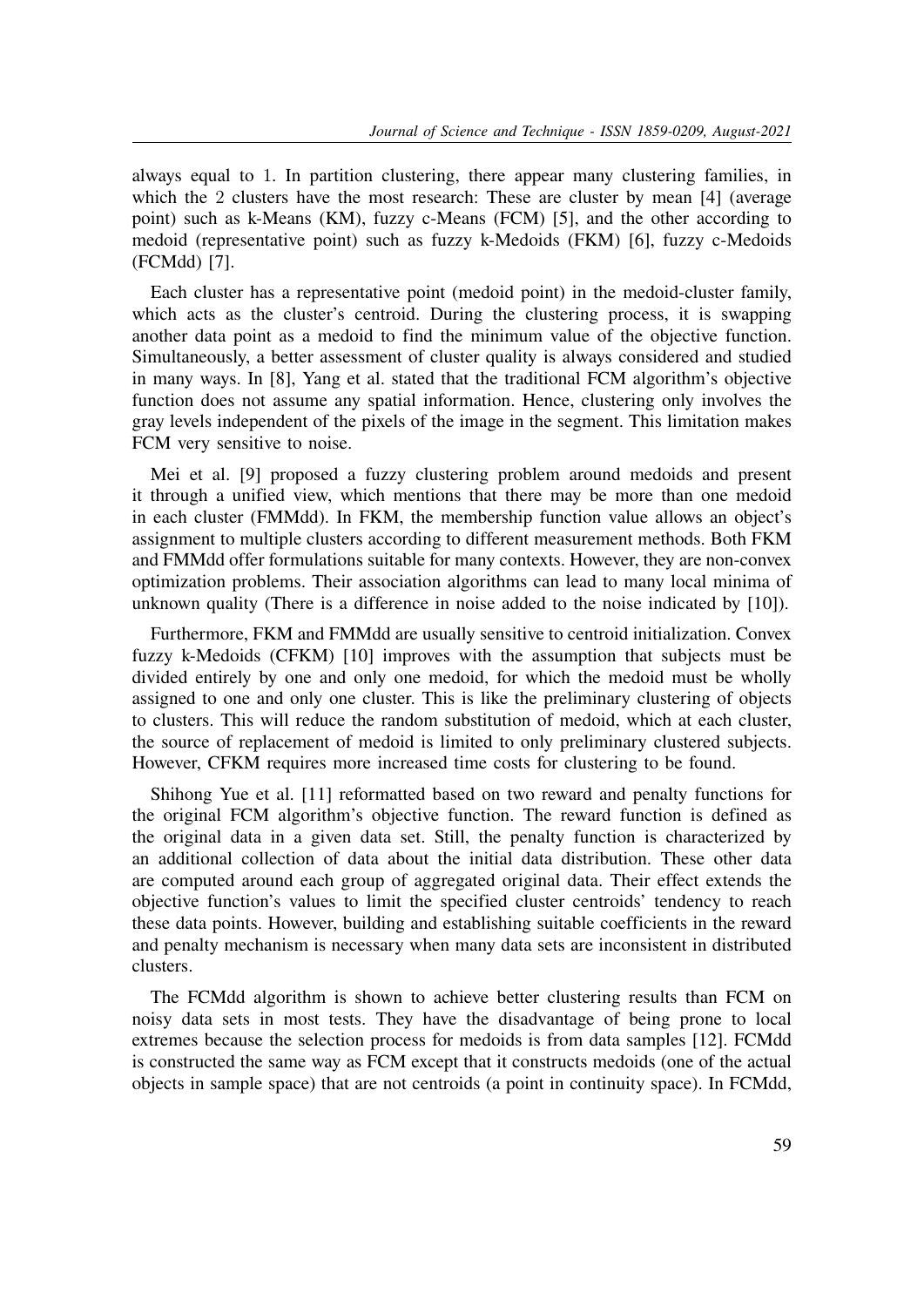with the current membership, each medoid is decided using a heuristic algorithm to select the object  $x_a$  as the medoid of cluster c. Finding medoids in FCMdd can make FCMdd run faster in real-time. However, the consequence of a simplified heuristic search has a trade-off inefficiency. FCMdd is prone to get stuck at a local minimum.

This paper proposes a hybrid algorithm (FWCMdd) between FCMdd and whale optimization algorithm (WOA) [13] to optimize clustering results. This paper's proposal to use WOA to support FCMdd is to develop a better solution through each loop to select the appropriate medoid. Therefore, to take advantage of FCMdd, the objective of this paper is to minimize the possibility of falling to the local extremes of the FCMdd algorithm.

The paper is organized as follows: Section II shows related basics: summarize some basic knowledge about fuzzy clustering FCMdd, introducing the WOA whale optimization algorithm. Section III proposes a method to hybridize WOA and FCMdd. Section IV experimental results. Section V ends with some conclusions and references.

#### **2. Preliminaries**

#### *2.1. Fuzzy C-medoids algorithm (FCMdd)*

Fuzzy C-medoids clustering algorithm (FCMdd) [7] divides data into clusters, with medoid points representing the centroids of the clusters. According to [14], the use of medoid can reduce the effect of interference. Let a set  $X = \{x_1, x_2, \ldots, x_N\}$  of N objects, for each object has M properties. Let  $d_{ij} = d(x_i, x_j)$  describe the difference between the object  $x_i$  and the object  $x_j$ . Let  $Z = \{z_1, z_2, \ldots, z_K\}$ ,  $z_i \in X$  describe a subset of x with K parts. Let  $X^K$  represent the set of all K subsets Z of X. FCMdd minimizes objective function:

$$
J_{m}(Z, X) = \sum_{j=1}^{N} \sum_{i=1}^{K} u_{ij}^{m} d(x_{j}, z_{i})
$$
\n(1)

where  $u_{ij}$  is membership value of the  $j^{th}$  object in the  $i^{th}$  cluster. m is a fuzzier belong to greater than or equal 1. Medoid specificity problems are often used in practice when it is necessary to specify data objects available to play a certain role. The FCMdd algorithm is then improved by the authors themselves in the initialization steps. Instead of randomly taking K data points as initial medoids, only the first medoid  $z_1^0$  is randomly taken. From the  $2^{nd}$  medoid  $z_1^0$  on, is taken on the principle that is furthest away from the previous medoid point and does not coincide with the existing medoid point. This can help reduce computational complexity.

Compared with the famous FCM clustering also partitioning a set of  $N$  data points  $x_j, j = 1, \ldots, N$  into K fuzzy clusters with centroids by cluster's distance averaging. According to [2], FCM clustering can effectively increase speed even when applied to multidimensional datasets. The advantages of FCM are ease of deployment, the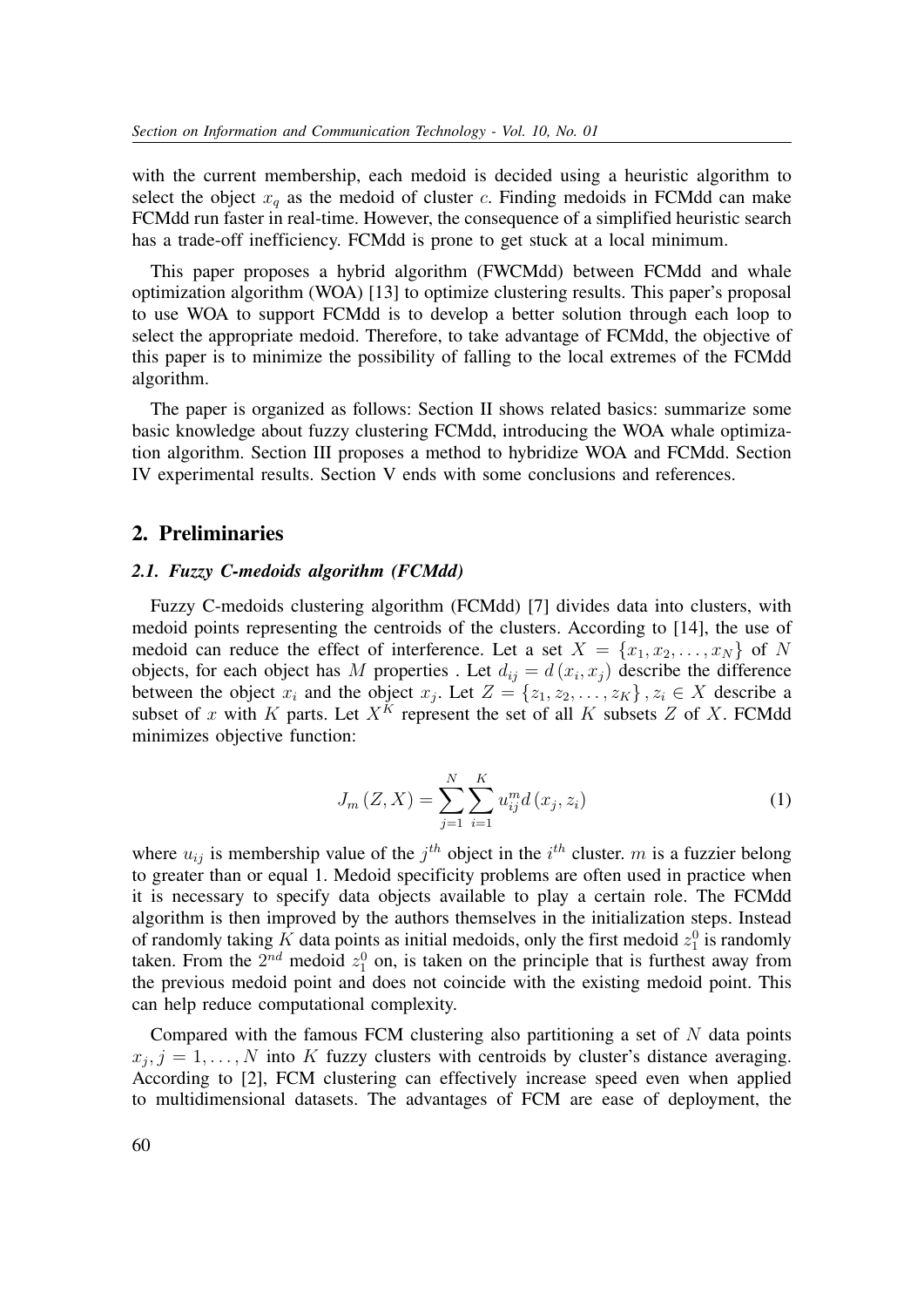applicability of multidimensional data, and the ability to model uncertainty in data [15]. The FCM algorithm's time complexity is  $O(N)$ , and FCMdd algorithm's one is  $O(N^2)$  [7]. Membership functions can be defined through distances, commonly used according to FCM to describe the following:

$$
u_{ij} = \left(\frac{1}{d\left(x_j, z_i\right)}\right)^{1/(m-1)} \left/ \sum_{k=1}^{K} \left(\frac{1}{d\left(x_j, z_k\right)}\right)^{1/(m-1)}\right)
$$
(2)

where m is a fuzzier  $(m > 1$ , usual get 2). The Equation 2 means that the total membership value of an object  $x_i$  across all clusters equals 1. The FCMdd's pseudos code is shown in Algorithm 1.

**Algorithm 1**: Fuzzy C-medoids algorithm

**Input:**  $X = \{x_1, x_2, \ldots, x_N\}$ , K clusters,  $t = 0$ ,  $T_{max} = 1000$ ,  $J_{\perp} \{best\} = \infty$ .

**Output:** Matrix U, set of medoids Z, objective function J.

## **BEGIN**

1 Initialized K different medoids from  $X: Z = \{z_1, z_2, \ldots, z_K\}$ ,  $z_i \in X$ .

## 2 REPEAT

2.1 Compute membership function values  $U = u_{ij}$  by Equation 2.

2.2 FOR  $i = 1, 2, ..., K$  AND  $j = 1, 2, ..., N$ :

a) Save the current medoids  $Z^{old} = Z$ .

b) Calculate new medoid  $z_i$  with  $i = 1, 2, ..., K$ :

$$
q = \underset{1 \le k \le N}{\arg \min} \sum_{j=1}^{N} u_{ij}^{m} d(x_{k}, x_{j})
$$

$$
z_{i} = x_{q}
$$

c) Computing J and U: IF  $J_{best} > J$  THEN save  $Z, U, J_{best} = J$ .

2.3  $t = t + 1$ 

3 UNITIL 
$$
Z^{old} = Zort = T_{max}
$$

#### **END.**

#### *2.2. Whale optimization algorithm*

Whale optimization algorithm (WOA) [13] is a herd optimization form inspired by the hunting of humpback whales. The prey (target) of the whale swimming across the water is surrounded by a shrinking funnel-shaped swirl of whales using a bubble strategy. WOA mathematically models prey encirclement, spiral maneuver, and prey search to get the optimal set of parameters for problems using numeric data. This hunt unifies the herd (whales always work together). At a moment, one whale  $X(t)$  position is considered as a reference basis for the position of the remaining whales. If the expected prey position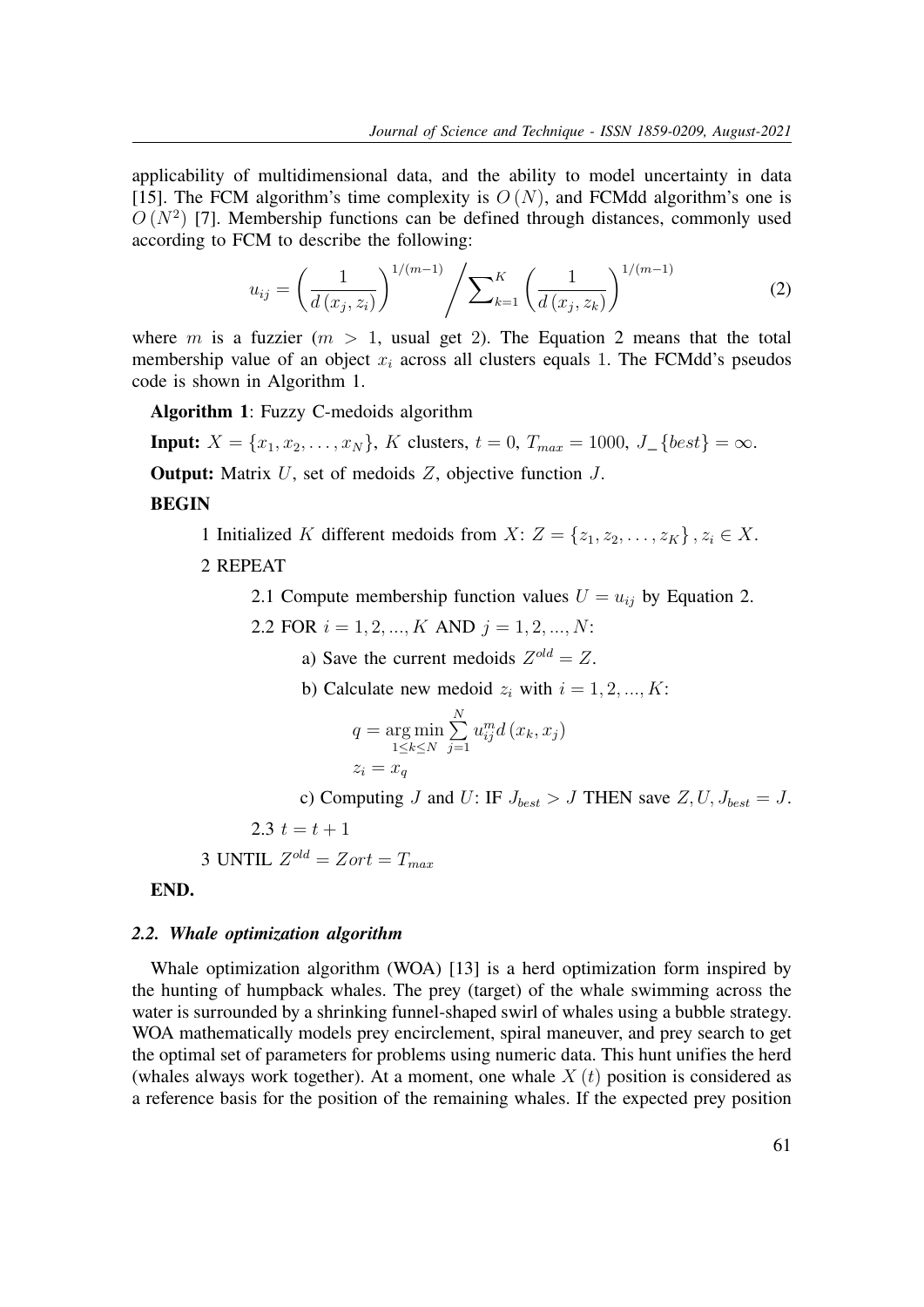$X(t+1)$  is not within the control radius of  $X(t)$ , then find another random prey position (discovery). On the contrary, the prey is surrounded (exploitation). Updated a new position of whale  $X(t)$  close to prey position (depends on the displacement vector). The remaining whales have their position updated according to the displacement vector.

*2.2.1. The siege of prey (Exploration):* In the WOA, the optimal position at-next-loop of the current whale is  $X * (t)$  (prey position), the position of the remaining whales was considered optimal. In the next loop, all whales update their positions according to prey position  $X * (t)$ .

$$
\overrightarrow{D} = [\overrightarrow{C} * \overrightarrow{X}^*(t)] - \overrightarrow{X}(t)
$$
\n(3)

$$
\vec{X}(t+1) = \vec{X}^*(t) - [\vec{A} * \vec{D}] \tag{4}
$$

where  $\vec{D}$  is the displacement vector, t is the number of iterations up to now,  $\overrightarrow{X}$  is the position vector of each whale,  $\vec{X}^*$  is the position vector of the prey in the  $t^{th}$  loop. The Position vector of each whate,  $\overline{A}$  is the position vector of the pre-WOA states how to compute factor vectors  $\overrightarrow{A}$  and  $\overrightarrow{C}$  as follows:

$$
\overrightarrow{A} = 2 * [\overrightarrow{a} * \overrightarrow{r}_1] - \overrightarrow{a}
$$
 (5)

$$
\overrightarrow{C} = 2 * \overrightarrow{r}_2 \tag{6}
$$

where  $\overrightarrow{r}_1$ ,  $\overrightarrow{r}_2$  are two random vectors in [0, 1] so that any position in the search space can be reached by adjusting the values of the vectors  $\overrightarrow{A}$  and  $\overrightarrow{C}$ .  $\overrightarrow{a}$  is reduced linearly from 2 to 0 during the iteration, describing the shrinking radius of the spiral orbit.

*2.2.2. Bubble siege strategy:* The bubble siege strategy is a combination of two narrow enclosure approaches and the helical helical position modeled mathematically. The shrinking encircling mechanism reduce the distance the whale and the prey by  $\vec{a}$ of Equation 6, followed random  $\overrightarrow{A}$  in  $[-a, a]$ . When any value  $\overrightarrow{A}$  in  $[-1, 1]$ , the new whale's position can belong to the range of the whale and the prey. Equation 8 created a spiral trajectory between the current position of the whale and its prey; in a loop, that whale's new position is in that orbit: created a spiral line between the current whale's position and the his prey to mimic the whale's movement, at a moment, his new position is on it:

$$
\vec{D}' = \vec{X}^*(t) - \vec{X}(t)
$$
\n(7)

$$
\vec{X}(t+1) = \vec{D}' * e^{bl} * \cos(2\pi l) + \vec{X}^*(t)
$$
\n(8)

in which  $\vec{D}'$  is the distance between the whale and the prey, b is the constant for the logarithm shape, l is random in  $[-1, 1]$ , denoting the elasticity of the spiral. WOA can choose to either miniature enclosure or spiral motion, simulated by probability  $p$  (be long to  $[0, 1]$ ).

$$
\vec{X}(t+1) = \begin{cases}\n\vec{X}^*(t) - [\vec{A} * \vec{D}] & if \quad p < 0.5 \\
\vec{D}' * e^{bl} * \cos(2\pi l) + \vec{X}^*(t) & if \quad p \ge 0.5\n\end{cases}
$$
\n(9)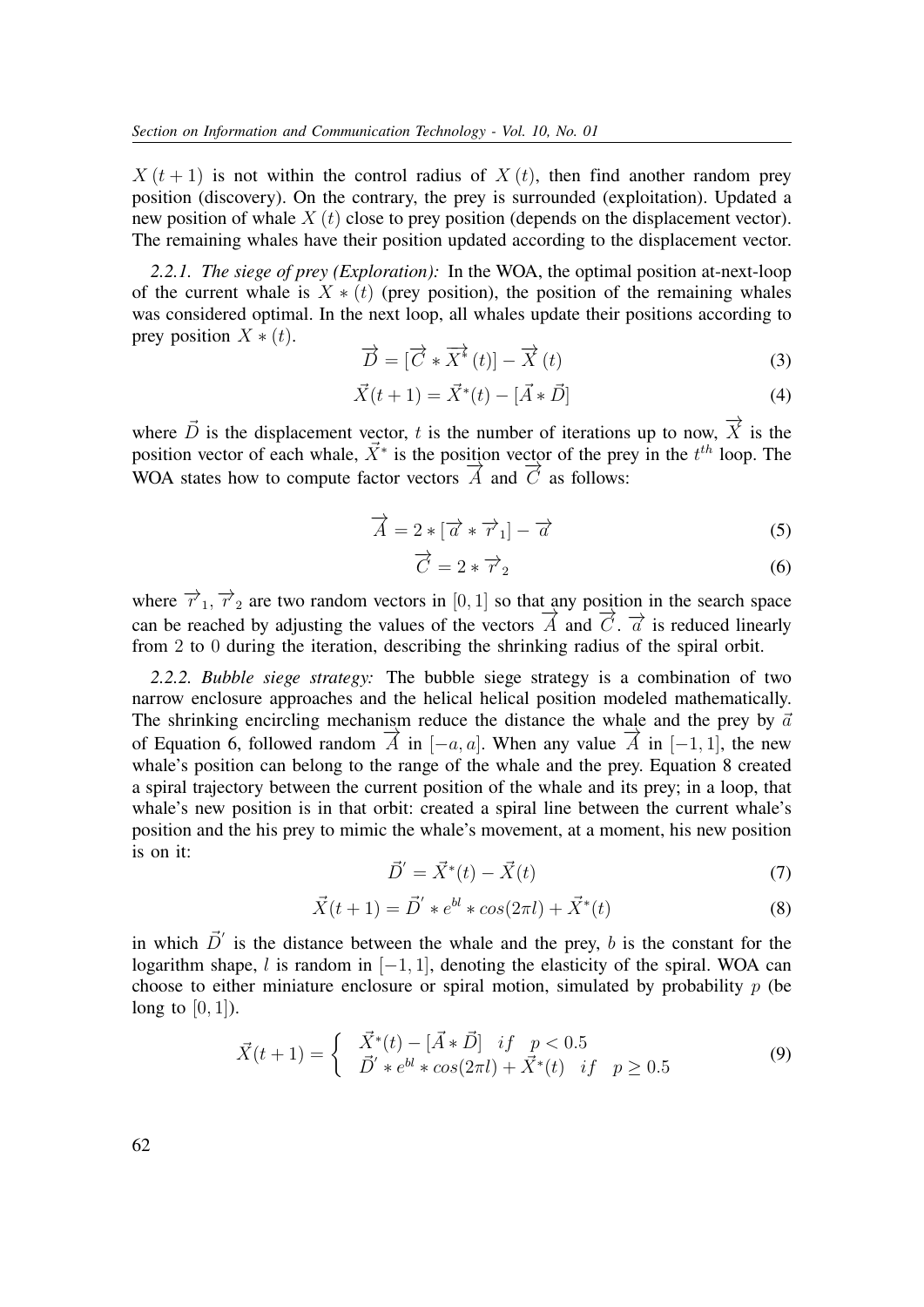*2.2.3. Search for prey:* WOA uses     $\vec{A}$ > 1 to force prey away from the current focus whale. At that time, the whale will not follow the current prey but search and update the position according to other random alternate prey.

$$
\overrightarrow{D} = [\overrightarrow{C} * \overrightarrow{X}_{rand}] - \overrightarrow{X}
$$
 (10)

$$
\overrightarrow{X}(t+1) = \overrightarrow{X}_{rand} - [\overrightarrow{A} * \overrightarrow{D}]
$$
\n(11)

where  $\overrightarrow{X}_{rand}$  is a random position vector. Each iteration, the whales get updated their position from Equation 11. The WOA's pseudos code is presented in Algorithm 2.

**Algorithm 2**: The Whale Optimization Algorithm

**Input:**  $X = \{x_1, x_2, \ldots, x_N\}$ , K clusters,  $t = 0$ ,  $T_{max} = 1000$ .

**Output:**  $X^*$  is the best search agents.

1. Initializing the whale population  $X_i$ ,  $i = 1...n$  is the solution to look for.

2. Calculate the value of the fitness function:

2.1 WHILE  $t < T_{max}$ 

FOR EACH the current Whale *i*:

IF  $(p < 0.5)$ 

IF 
$$
(|A| < 1)
$$

Updates position of the current whale by Equation 5.

ELSE

Randomly select a prey  $X_{rand}$ .

Updated position of the whales by Equation 11.

Updated position of the whales by Equation 8.

Check if any prey gets out of the search space and improve it.

Calculate the fitness function value.

Update  $X^*$  if there is better solution.

 $t = t + 1.$ 

2.2 END WHILE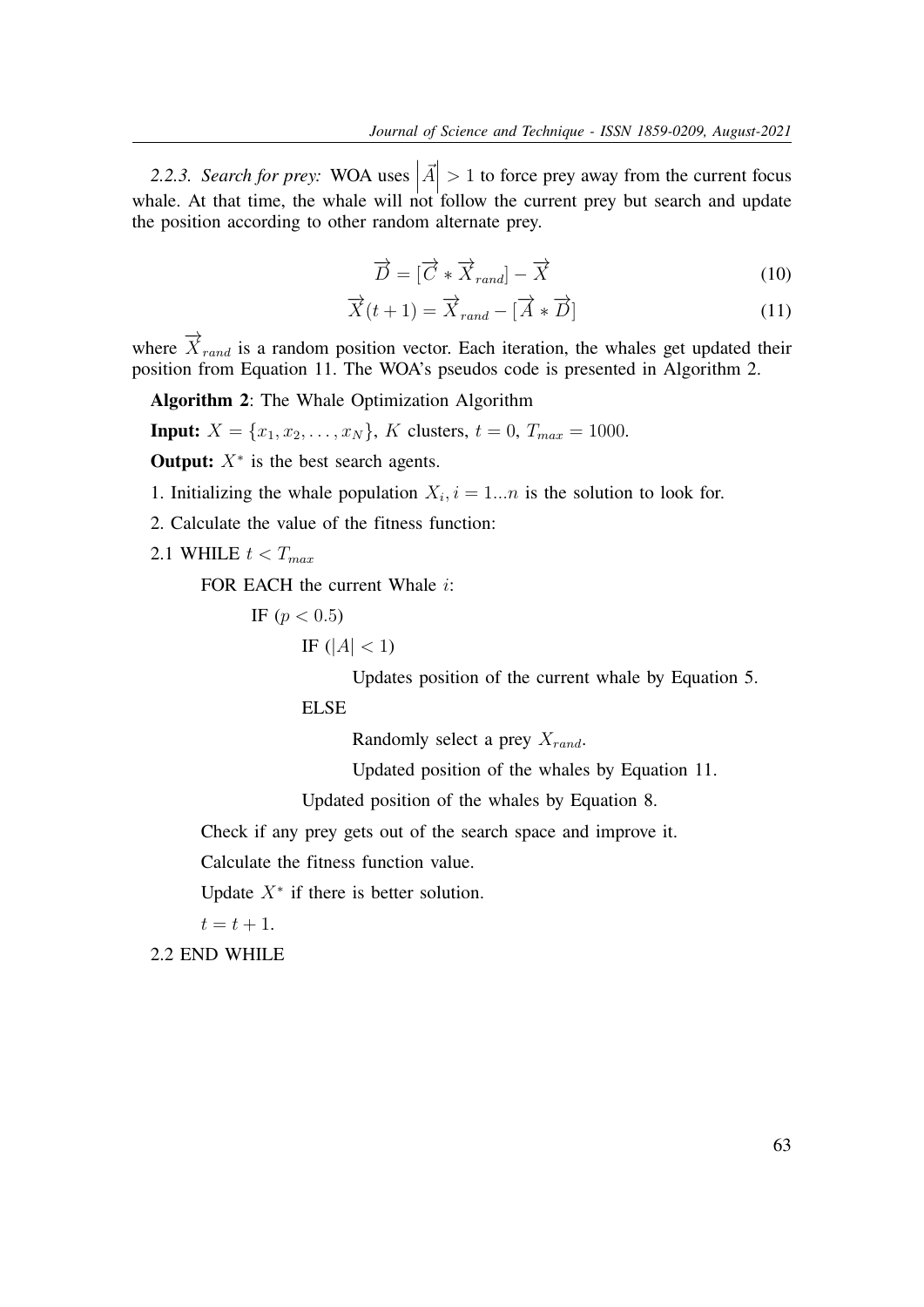## **3. Proposal to hybrid WOA with FCMdd**

Based on the presented content, we proposed an improved solution for FCMdd to optimize clustering results with objective function as follow:

$$
J = \sum_{i=1}^{K} \sum_{j=1}^{N} u_{ij}^* d(z_i, x_j)
$$
 (12)

According to medoid-based clustering methods, it is necessary to alternate data points as medoid so that J reaches the minimum value. The selection of  $z_i$  medoid will determine the appropriate  $U^* = \{u_{ij}^*\}$  matrix for better results. Here  $\{u_{ij}^*\}$  need to apply the new calculation according to the location of the selected medoid. We use existing FCMdd and FCM clustering formulas to find the new formula for  $\{u_{ij}^*\}$  according to the proposed algorithm.

#### *3.1. Propose on how to initiate and search for medoids*

Using FCM to get a membership functional matrix  $\mu_{FCM} = {\mu_{ij}}$ , in each cluster, select initial medoid  $z_i$  as the points with the highest of  $\mu_{ij}$ . In the original FCMdd algorithm, the process of finding an alternative medoid closest to the average centroid should satisfy Equation 3) makes the complexity difficult to improve. In essence, the procedure for finding the medoid is randomized and stores the best values so reducing the objective function will take a long time to converge. We propose to use WOA to better step-by-step identification of medoid search. When keeping the centroid of the other clusters fixed, WOA gives the optimal position  $v_i^*$  as the new centroid for the current cluster, and  $v_i^*$  is the base to start choosing the centroid of other clusters. Selecting the centroids of the clusters as the major ones, the adjustment as above will gradually get the best set of centroids.

How to perform, use the loop to look at each cluster in turn. At the current cluster i, consider medoid  $z_i$ , and at the same time keep  $(K-1)$  medoids  $z_k$  in other clusters (temporarily consider the best  $z_k$ , fixed to focus on finding new  $z_i$ ). WOA needs to indicate that the best new alternative to  $z_i$  is  $v_i^*$ . If the WOA cannot find any  $v_i^*$ , then randomly select any  $v_i^*$ . On the contrary, (if found), WOA indicates an optimal location  $v_i^*$  to replace  $z_i$  according to Equation 5, for the convenience of observation, it can be rewritten to:

$$
\vec{v}_i^* = \vec{z}_i - [\vec{A} * \vec{D}] \tag{13}
$$

where A and D are WOA parameters explained in Equation 5.

**Algorithm 3**: The FWCMdd Algorithm

**Input:**  $X = \{x_1, x_2, \ldots, x_N\}$ , K is the number of pre-clusters,  $t = 0$ ,  $T_{max} = 1000$ ,  $J_{-}$ {best} =  $\infty$ .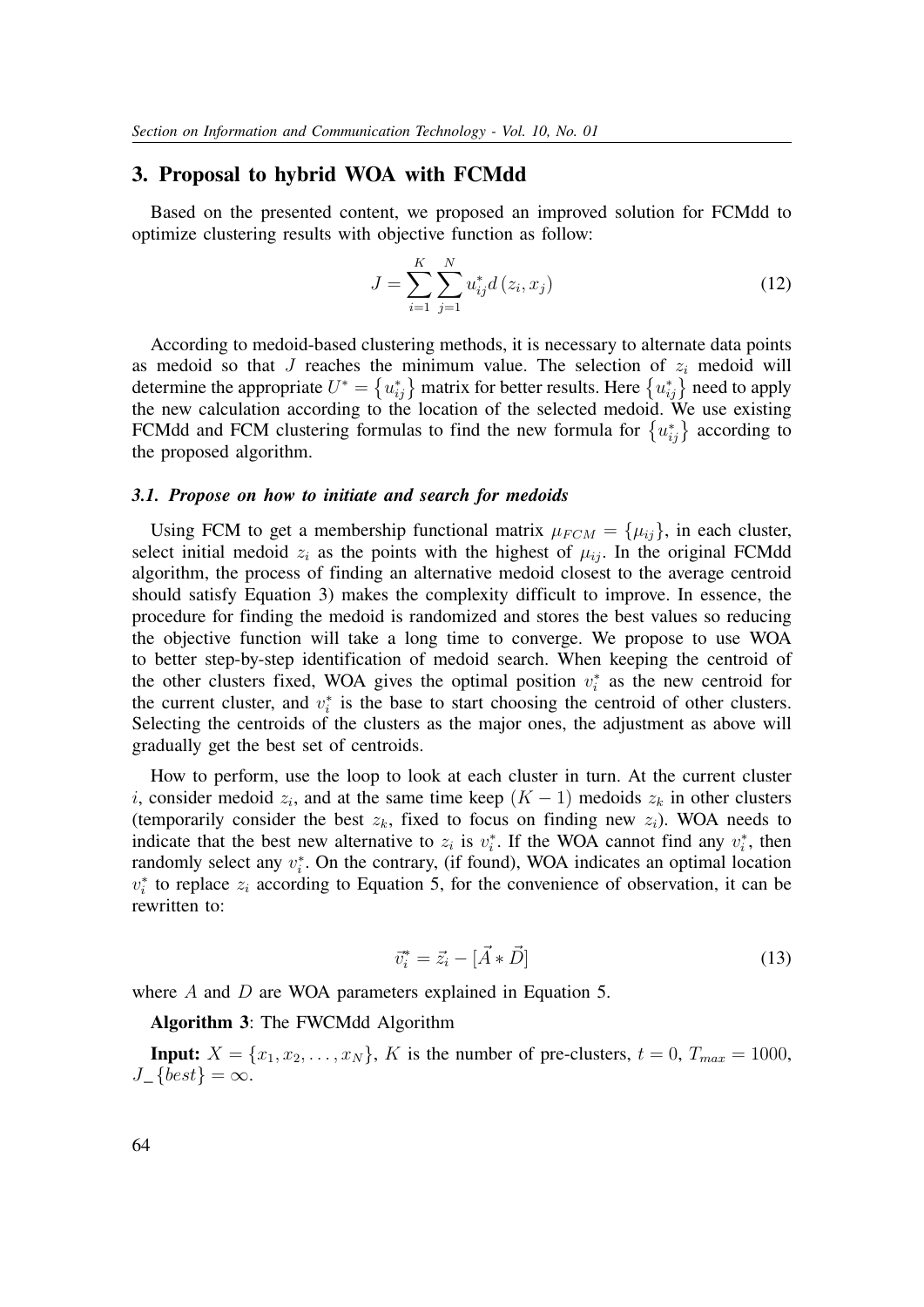**Output:** The membership function values  $U^*$ ; The id of the medoids  $z$ ; The fitness function value  $J_m$ .

- 1. Load database  $X$ , initialize the variables:  $U, K$ .
- 2. Select K different points  $z_i$  as medoid form X, using FCM to get set Z:

$$
Z = \{z_t\}_{t=1}^K | z_t = x_k \text{ with } u_{ik} = max\{u_{ij}\}_{j=1}^N
$$

3. WHILE  $(t < T_{max})$ 

3.1 FOR EACH cluster i DO:

- a. Calculate distances  $D^{(t)} = d(z_i, x_j), i = 1, ..., K; j = 1, ..., N$ .
- b. FOR EACH  $z_i$  DO (Using Equation of WOA)
	- + Update  $a, A, C, l, p$  (of WOA).
	- + IF  $(p < 0.5)$  THEN
		- IF ( $|A| < 1$ ) THEN Update  $z_i$  by Equation 21.

ELSE

Random  $z_i$ .

Update  $z_k(k \neq i)$  by Equation 23.

+ ELSE

Update  $z_k(k \neq i)$  by Equation 23, with  $\overline{D} = |v_i^* - z_i|$  $v_k^* = \bar{D} * e^{bl} * cos(2\pi l) + z_k$ 

Calculate the matrix  $U^*$  according **Algorithm 4 (PEP)**.

Calculate the fitness function value  $J_m$  by Equation 12.

IF  $(J < J_{best})$  THEN  $J_{best} = J$ . save  $J_{best}, U^*, z$ .

3.2  $t + +$ 

4. END WHILE

#### *3.2. Propose on how to correct the bias*

Since the clustering-medoid family requires a data point as a cluster centroid (representative point), it is necessary to choose a data point to replace position  $v_i^*$  (as indicated by WOA). We propose selecting the candidate point closest to  $v_i^*$ . Because this selection is biased, it is necessary to optimize the expected value of the target function, or penalty for the chosen position. From here it can be assumed that the value of the objective function  $J_v$  calculated by the set  $V = \{v_i\}$  that WOA indicates is the expected value, and that the set  $Z = \{z_i\}$  to compute  $J_z$  is the real value.  $J_z$  is as close to the expected value  $J_v$  as possible, so in the calculation of other parameters, these two values are said to be equal. To calculate  $U^* = \{u_{ij}^*\}$  in terms of  $U = \{u_{ij}\}\$ , we give  $J_v = J_z$  and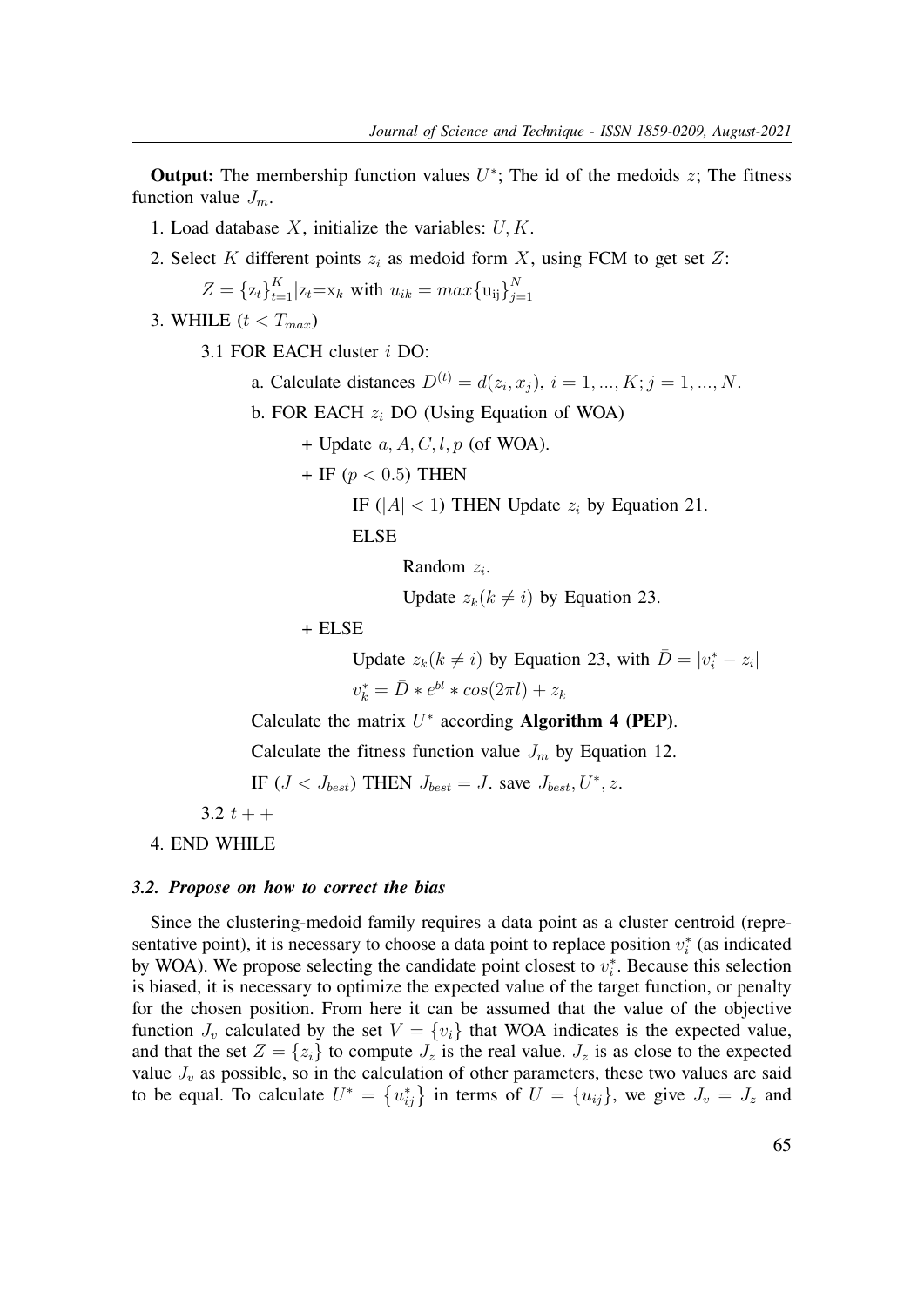subdivide these two objective functions into clusters *i*.

$$
J = J_v = \sum_{i=1}^{K} J_{vi}; J = J_z = \sum_{i=1}^{K} J_{zi}
$$
 (14)

To evaluate the role of each cluster, calculate the weight of each cluster  $k$ :

$$
W_{vk} = \frac{J_{vk}}{J_v}; W_{zk} = \frac{J_{zk}}{J_z}; \forall k = 1...K
$$
\n(15)

where  $W_{vk}, W_{zk}$  is the weight of the  $k^{th}$  cluster by two ways of calculating the objective function with the expected cluster center  $V = \{v_i^*\}$ , and with the actual center set  $Z = \{z_i^*\}\text{. } J_{vk}, J_{zk}$  are the value parts of J in the  $k^{th}$  cluster. Do the  $W_{vk}/W_{zk}$  division and get:

$$
\lambda_k = \frac{W_{vk}}{W_{zk}} = \frac{J_{vk}}{J_v} / \frac{J_{zk}}{J_z} = \frac{J_{vk} \cdot J_z}{J_{zk} \cdot J_v}, \forall k = 1...K
$$
\n(16)

Since the value  $J_z = J_v$  we have:

$$
\lambda_k = \frac{J_{vk}}{J_{zk}}, \forall k = 1...K
$$
 (17)

Expanding an  $i^{th}$  cluster:

$$
\lambda_i = \frac{J_{vi}}{J_{zi}} = \frac{\sum_{j=1}^{N} \mu_{ij} d_{vij}}{\sum_{j=1}^{N} u_{ij} d_{zij}} with \begin{cases} d_{vij} = ||v_i - x_j||, \\ d_{zij} = ||z_i - x_j||. \end{cases}
$$
(18)

Apply the distribution law of the addition obtained:

$$
J_{vi} = J_{zi} \cdot \lambda_i = \lambda_i \sum_{j=1}^{N} u_{ij} d_{ij} = \sum_{j=1}^{N} (\lambda_i u_{ij}) d_{ij}, with d_{ij} = ||z_i - x_j|| \tag{19}
$$

So from Equation 12 and Equation 19 deduced:

$$
u_{ij}^* = \lambda_i u_{ij} \tag{20}
$$

So the value of the matrix  $U^* = \{u_{ij}^*\}$  need to find is multiplying the coefficient  $\lambda_i$ by the value  $U = \{u_{ij}\}\$  of the standard KCMdd cluster. Naturally,  $U^* = \{u_{ij}^*\}$  still have to normalize for each object to comply with the constraint that the total value of the membership function of each point for all clusters must be equal to 1. Updating the  $z_i^{new}$  closest to  $v_i^*$  of WOA. Or is:

$$
q = \arg\min_{x_j \in X} d\left(v_i^*, x_j\right); z_i^{new} = x_q \tag{21}
$$

Apply WOA to update other  $v_k^*$  points according to Equation 5

$$
\vec{v}_k^* = \vec{z}_k - [\vec{A} * \vec{D}] \tag{22}
$$

Pick out the  $z_k^{new}$ :

$$
q = \arg\min_{x_j \in X} d\left(v_k^*, x_j\right); z_k^{new} = x_q \tag{23}
$$

66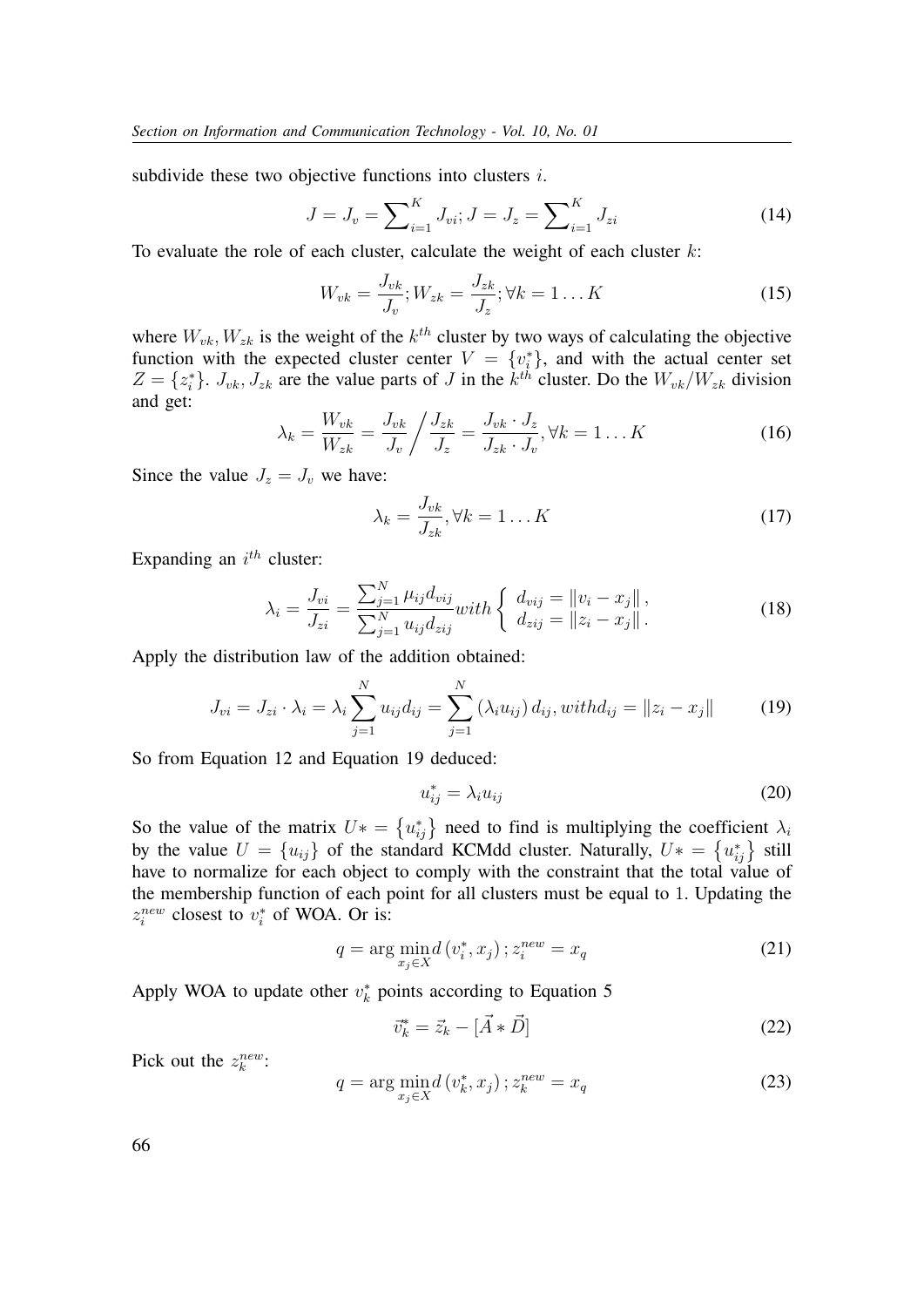Based on the above argument, we propose the FWCMdd method which is a hybrid between WOA and FCMdd, using Equation 12 as the value of fitness function. Where PEP (Position Expectation Penalty) is proposed as follows:

**Algorithm 4**: The Position Expectation Penalty (PEP) algorithm

**Input**: Dataset: K, the suggested centroids set:  $V = \{v_i\}_{i=1}^K$  $i=1$ 

**Output**: Set of medoids:  $Z = \{z_i\}_{i=1}^K$ ,  $z_i = x_q \in X$ , Set value matrix  $U^* = \{u_{ij}^*\}.$ 

- 1 Get  $X, V$ .
- 2 Determine the medoids  $Z = \{z_i\}$  by Equation 21.
- 3 Calculate the distance matrix  $Dv_{ij} = \{d(v_i, x_j)\}, Dz_{ij} = \{d(z_i, x_j)\}.$
- 4 Calculate the membership matrix  $\mu_{ij}$ ,  $u_{ij}$  by Equation 2.
- 5 Calculate conversion coefficient matrix by cluster  $\lambda = {\lambda_k}$  by Equation 17.

6 Calculate  $U^* = \{u_{ij}^*\}$  by Equation 20.

Computational complexity: Due to the proposed algorithm using 2 loops with N nested objects the worst probability and maximum is  $N$  cases. Using the rule of taking max and ignoring single lines of constant value is  $O(1)$ , so this complexity is reduced to  $O(N^2)$ .

## **4. Experiments**

The proposal was experimented on several UCI data sets [16] with the number of instances, attributes and clusters in Table 1. In this study, the authors chose to test on UCI datasets due to the richness and diversity of data types. In practice, most data sets have noise due to data acquisition or data normalization. Moreover, to increase the reliability of the method, the authors have selected 10 datasets on different subjects for testing and used 10 different indexes to evaluate the clustering quality.

The tests in the article are installed on Matlab 2018 software, the computer: core i5, 16 Gb RAM, 1.7GHz. The input parameters are selected according to the suggestions from the original algorithms. The clustering results are presented in Table 2. The clustering evaluation indicators are recorded at the top of the column, if there is the symbol  $(-)$ , the smaller the value, the better. Similar to  $(+)$ , the better the value. The formula for calculating these indices is set according to [17], [18]. Better metrics are automatically highlighted.

The ratios are computed using the following formula:

- The objective function value is as small as possible, according to Equation 12. The partition entropy VPE index (*a* is the logarithmic radix, usually  $a = 10$ ), measures the scalar of the fuzzy amount in a membership function, giving good clustering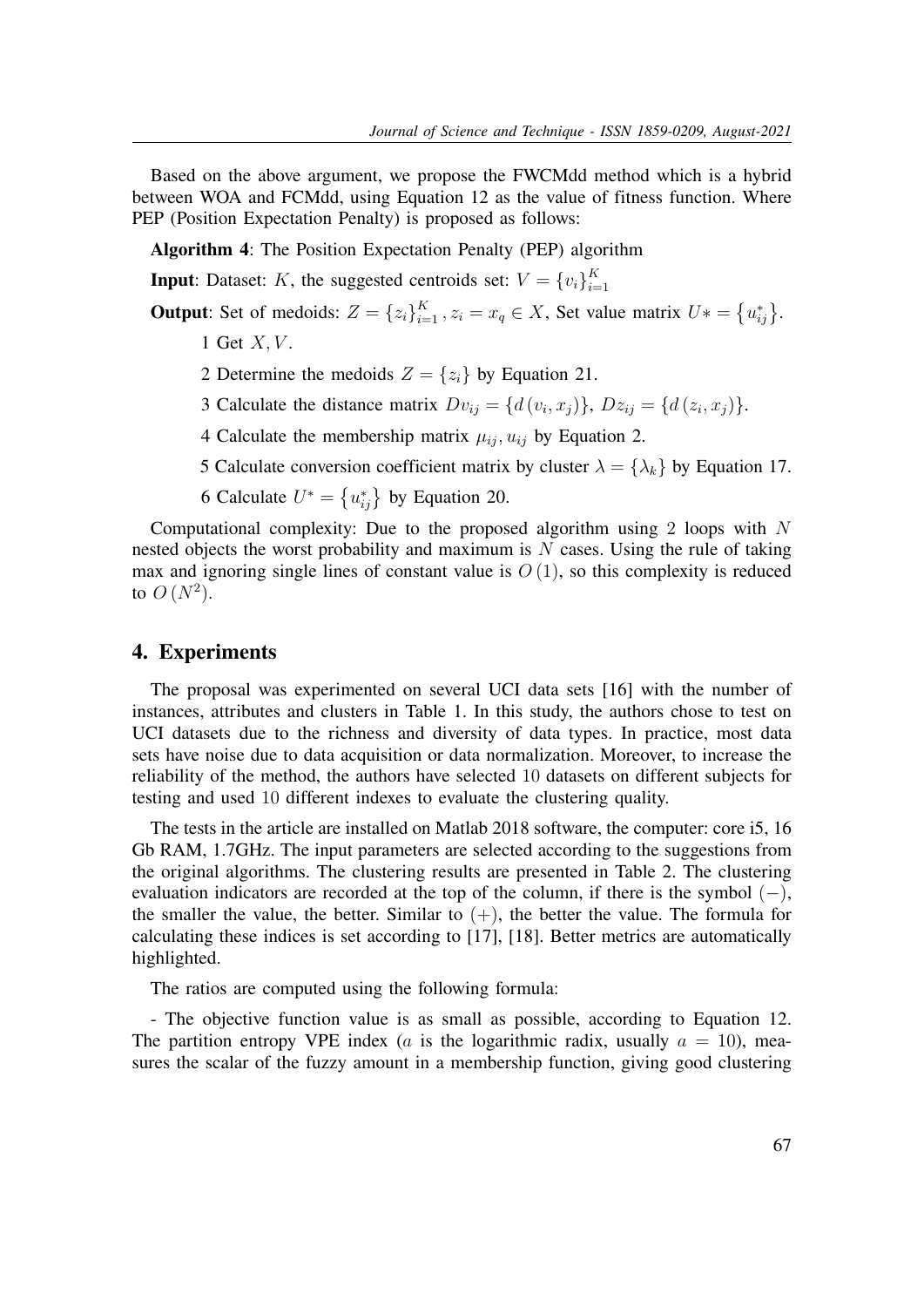performance the smaller it is.

$$
V_{PE} = -(1/N) \sum_{i=1}^{K} \sum_{j=1}^{N} u_{ij} \log_a(u_{ij})
$$
 (24)

- The smaller Fukuyama – Sugeno Index value (VFS) considers compact and segregation, the better.

$$
V_{FS} = J_m(U, V) - K_m(U, V) = J_m - \sum_{j=1}^{N} \sum_{i=1}^{K} u_{ij}^m ||v_i - \bar{x}||
$$
  
where  $\bar{x} = (1/N) \sum_{j=1}^{N} x_j$  (25)

- The smaller Xie – Beni index (VXB) to measure the smaller the overall average tightness and distinctiveness, the better the partitioning results:

$$
V_{XB} = J_m / (N \times \min_{i,k=1,\dots,K,i \neq k} ||v_i - v_k||^2)
$$
 (26)

- The smaller Kwon index value, to eliminate the monotonous downtrend of VXB when the number of  $K$  clusters approaches the number of data points  $N$ , the better.

$$
V_K = \frac{\sum_{j=1}^{N} \sum_{i=1}^{K} u_{ij}^2 \|x_j - v_i\|^2 + (1/K) \sum_{i=1}^{K} \|v_i - \bar{x}\|^2}{\min_{i \neq k} \|v_i - v_k\|^2} \text{where } \bar{x} = \sum_{j=1}^{N} x_j / N
$$
\n(27)

- The smaller the VT index value, using penalty functions in both the numerator and the sample, eliminates the decreasing trend when  $K \to N$ , enhances the numerical stability when  $m \to \infty$ , the better.

$$
V_T = \frac{\sum_{i=1}^{K} \sum_{j=1}^{N} u_{ij}^2 ||x_j - v_i||^2 + \frac{1}{K(K-1)} \sum_{i=1}^{K} \sum_{k=1, k \neq i}^{K} ||v_i - v_k||^2}{\min_{i \neq k} ||v_i - v_k||^2 + 1/K}
$$
(28)

The lower the value SEP of the isolation distance between fuzzy clusters is the better.

$$
SEP = \frac{D_{\max}^{2}}{D_{\min}^{2}} \sum_{i=1}^{K} \left( \sum_{k=1}^{K} ||v_i - v_k||^{2} \right)^{-1} \text{where}
$$
  

$$
D_{\min} = \min_{i \neq k} ||v_i - v_k||, D_{\max} = \max_{i \neq k} ||v_i - v_k||
$$
 (29)

- NC (novel compression) improves the performance of the partition coefficient PC, the larger the value of NC, the higher the internal compression and the better the fuzzy clustering results.

$$
NC = \sum_{j=1}^{N} \sum_{i=1}^{K} \frac{u_{ij}^2}{u_{\text{max}}} where u_{\text{max}} = \max_{1 \le j \le N} \left\{ \sum_{i=1}^{K} u_{ij}^2 \right\}
$$
(30)

The VPC index indicates the number of average member values taken between pairs of fuzzy subset, by combining into a single number, the larger value is the better.

$$
V_{PC} = (1/N) \sum_{i=1}^{K} \sum_{j=1}^{N} u_{ij}^2
$$
 (31)

68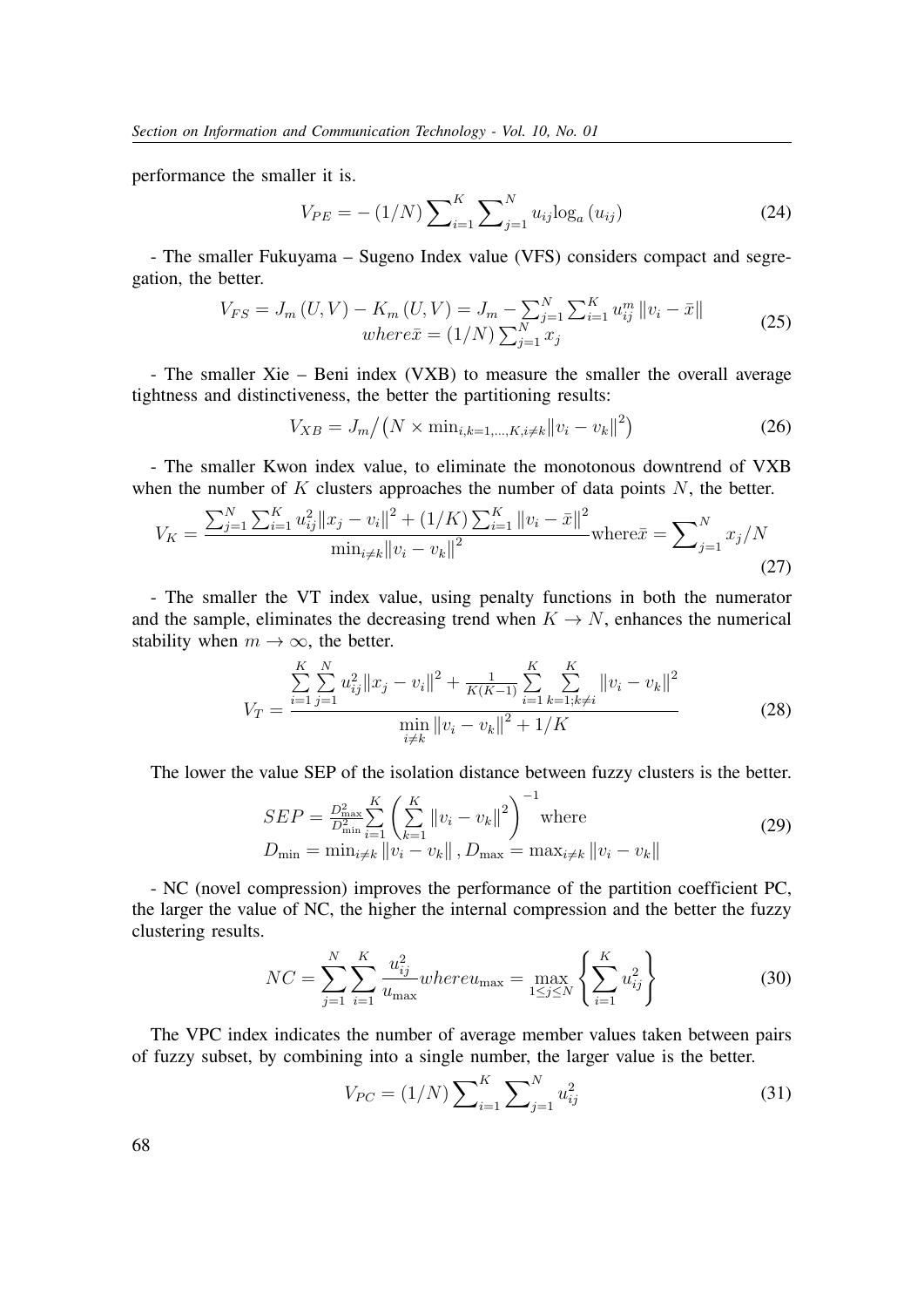- The greater its modified PC index (MPC), the better the partitioning results:

$$
V_{MPC} = 1 - (K/(K-1))(1 - V_{PC})
$$
\n(32)

Set up parameters for the experiment: In the membership formula, the objective function,  $MAX<sub>I</sub>TER = 100$  (maximum loop index),  $b = 1$ , constant in WOA (Eq. 24).

The experimental results show that the smaller the Cost, VPE, VFS, VXB, VK, VT, Sep indexes, the better the cluster quality. The higher the NC, VPC and VMPC indexes, the better the cluster quality. The clustering results by indicators are shown in Table 2, indicating that the proposed method gave significantly better results in most test cases. There are 100 measure values, in which the algorithm proposed FWCMdd shows better values at 88/100 values, only 9/100 values are FKM algorithm for better results, and 3/100 standard FCMdd value gives a better result.

FWCMdd has 2/10 datasets giving better values in ten indicators; 5/10 datasets give better values at nine indicators; 2/10 data sets are better for the eight indicators, and 1/10 dataset give good values in the seven indicators.

| <b>Name</b>       | <b>Datasets</b>             | No. Instances | No. Atributes | <b>No. Clusters</b> |  |
|-------------------|-----------------------------|---------------|---------------|---------------------|--|
| Data1             | Auto MPG Data Set           | 398           | 8             | 3C                  |  |
| Data <sub>2</sub> | Breast Cancer Wisconsin     | 699           | 10            | 2C                  |  |
| Data3             | Liver Disorders Data Set    | 345           | 7             | 2C                  |  |
| Data4             | Contraceptive Method Choice | 1473          | 9             | 3C                  |  |
| Data <sub>5</sub> | Glass Identification        | 214           | 10            | 6C                  |  |
| Data6             | Hayes-Roth                  | 132           | 5             | 3 <sup>C</sup>      |  |
| Data7             | Iris Data Set               | 150           | 4             | 3C                  |  |
| Data <sub>8</sub> | Computer Hardware           | 209           | 9             | 7C                  |  |
| Data9             | Wine                        | 178           | 13            | 3 <sup>C</sup>      |  |
| Data10            | Vehicle-xaa                 | 94            | 18            | 4C                  |  |

*Table 1. List of test datasets from UCI database*

Table 2 shows that the proposed algorithm gives the best results in most of the indicators in all ten experimental datasets. With this result, the support of the WOA algorithm for FCMdd clustering helped find the optimal parameter sets to increase clustering results' accuracy. This study also showed the potential of WOA in assigning optimal points for mean family clustering algorithms and serving as a basis for calibrating the medoid family clustering algorithm.

The combination uses the WOA algorithm to correct the medoids so that they are closer to the actual cluster centers. Thereby limiting the risk of falling into local optimization and helping the algorithm to be stable and tend to converge faster. Therefore, the proposed algorithm gives better clustering results than the pre-improvement algorithm.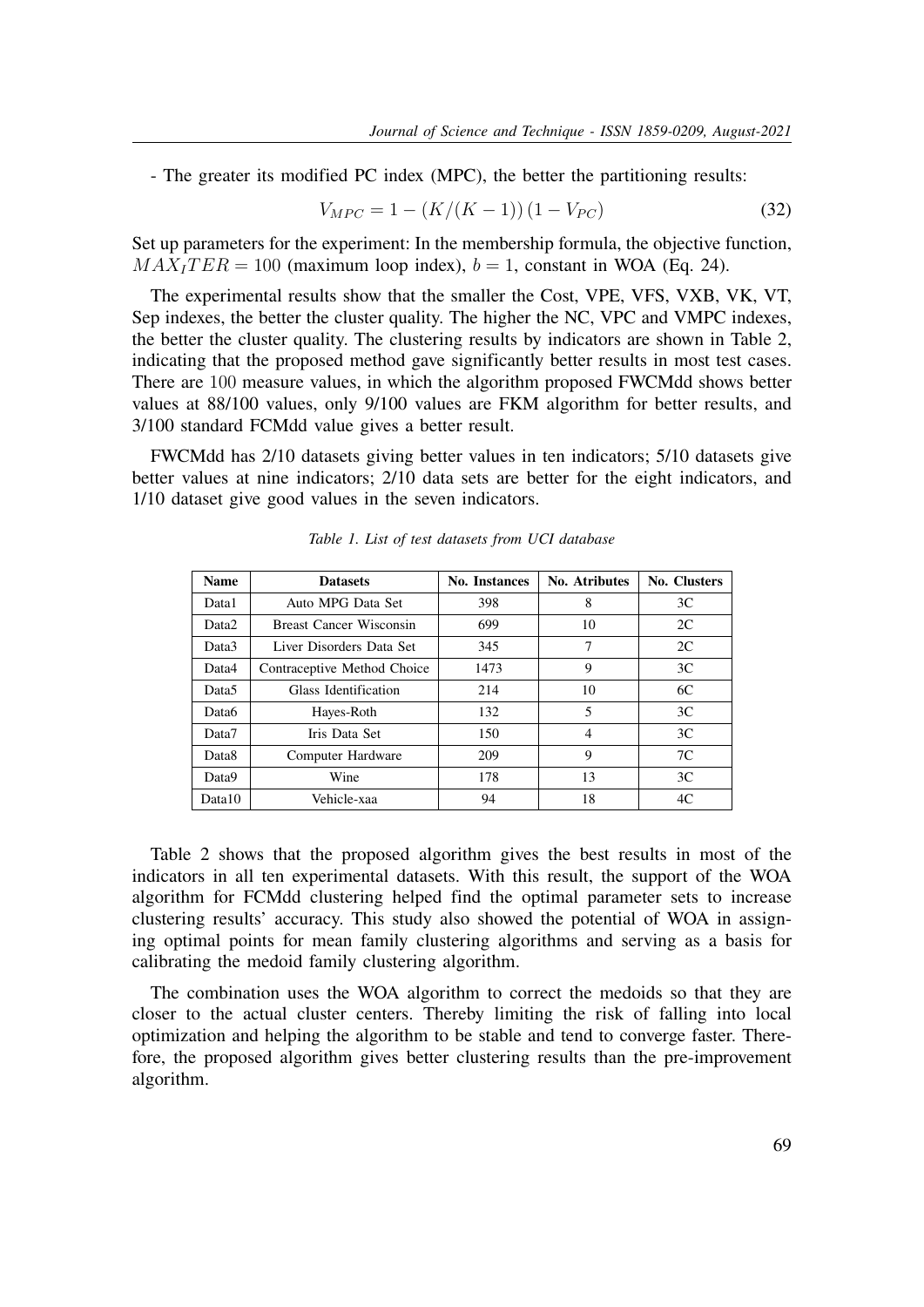| Data           | Alg.          | Cost    | <b>VPE</b> | <b>VFS</b> | <b>VXB</b> | VK      | VT      | Sep    | <b>NC</b> | <b>VPC</b> | <b>VMPC</b> |
|----------------|---------------|---------|------------|------------|------------|---------|---------|--------|-----------|------------|-------------|
| 1              | <b>FKM</b>    | 286.819 | 1.439      | 35.547     | 0.365      | 145.778 | 245.250 | 2.336  | 163.112   | 0.410      | 0.115       |
|                | FCMdd         | 228.891 | 1.363      | 3.958      | 0.908      | 363.349 | 151.155 | 2.214  | 177.002   | 0.445      | 0.167       |
|                | <b>FWCMdd</b> | 179.845 | 0.933      | 66.557     | 0.320      | 128.855 | 118.903 | 1.688  | 253.267   | 0.636      | 0.455       |
| 2              | <b>FKM</b>    | 537.871 | 0.741      | 45.126     | 0.142      | 99.726  | 537.384 | 0.469  | 465.401   | 0.666      | 0.332       |
|                | FCMdd         | 506.776 | 0.809      | 270.569    | 1.132      | 791.374 | 630.570 | 0.553  | 396.189   | 0.637      | 0.274       |
|                | <b>FWCMdd</b> | 404.998 | 0.400      | 297.002    | 0.087      | 60.774  | 420.203 | 0.211  | 589.982   | 0.844      | 0.688       |
| 3              | <b>FKM</b>    | 125.421 | 0.915      | 19.373     | 0.476      | 164.566 | 55.200  | 0.705  | 193.099   | 0.560      | 0.119       |
|                | FCMdd         | 104.985 | 0.988      | 22.033     | 15.675     | 540.803 | 644.435 | 0.897  | 176.245   | 0.511      | 0.022       |
|                | <b>FWCMdd</b> | 104.135 | 0.875      | 18.205     | 1.201      | 414.565 | 41.552  | 0.649  | 201.555   | 0.584      | 0.168       |
| $\overline{4}$ | <b>FKM</b>    | 164.405 | 1.496      | 329.479    | 1.905      | 280.884 | 198.004 | 2.518  | 550.492   | 0.374      | 0.061       |
|                | FCMdd         | 135.381 | 1.535      | 483.156    | 44.430     | 654.492 | 148.834 | 2.672  | 393.698   | 0.360      | 0.041       |
|                | <b>FWCMdd</b> | 130.657 | 1.290      | 216.338    | 0.400      | 58.905  | 140.958 | 2.107  | 701.584   | 0.476      | 0.214       |
| 5              | <b>FKM</b>    | 148.43  | 2.211      | 18.495     | 0.469      | 105.172 | 136.304 | 12.724 | 68.925    | 0.322      | 0.186       |
|                | FCMdd         | 90.916  | 2.411      | 8.966      | 33.869     | 728.167 | 67.432  | 12.249 | 53.928    | 0.252      | 0.102       |
|                | <b>FWCMdd</b> | 73.102  | 1.745      | 11.106     | 1.220      | 269.104 | 50.373  | 11.748 | 98.322    | 0.459      | 0.351       |
| 6              | <b>FKM</b>    | 111.958 | 1.515      | 13.541     | 0.298      | 39.802  | 105.998 | 2.514  | 50.897    | 0.386      | 0.078       |
|                | FCMdd         | 100.384 | 1.554      | 25.513     | 0.992      | 131.234 | 88.313  | 2.658  | 48.509    | 0.367      | 0.051       |
|                | <b>FWCMdd</b> | 96.299  | 1.377      | 13.265     | 0.448      | 59.658  | 86.063  | 2.233  | 59.094    | 0.448      | 0.172       |
| 7              | <b>FKM</b>    | 74.543  | 1.319      | 9.126      | 0.220      | 33.853  | 44.259  | 2.069  | 71.856    | 0.479      | 0.219       |
|                | FCMdd         | 71.254  | 1.481      | 15.950     | 3.115      | 46.746  | 48.725  | 2.405  | 59.952    | 0.400      | 0.100       |
|                | <b>FWCMdd</b> | 38.212  | 0.718      | 22.566     | 0.151      | 23.654  | 18.490  | 1.421  | 111.069   | 0.740      | 0.611       |
| 8              | <b>FKM</b>    | 125.617 | 2.335      | 33.890     | 218.982    | 492.729 | 102.767 | 17.88  | 69.413    | 0.332      | 0.221       |
|                | FCMdd         | 61.028  | 2.643      | 4.578      | 10.572     | 222.419 | 42.930  | 18.736 | 47.549    | 0.228      | 0.090       |
|                | <b>FWCMdd</b> | 49.922  | 1.955      | 7.137      | 1.158      | 252.126 | 28.979  | 16.959 | 87.507    | 0.419      | 0.322       |
| 9              | <b>FKM</b>    | 165.368 | 1.546      | 34.551     | 3.254      | 583.676 | 168.943 | 2.626  | 64.844    | 0.364      | 0.046       |
|                | FCMdd         | 139.879 | 1.542      | 29.468     | 0.848      | 151.567 | 122.419 | 2.597  | 65.599    | 0.369      | 0.053       |
|                | <b>FWCMdd</b> | 125.854 | 1.249      | 1.641      | 0.208      | 37.473  | 108.695 | 1.986  | 90.984    | 0.511      | 0.267       |
| 10             | <b>FKM</b>    | 100.281 | 1.912      | 0.448      | 0.858      | 84.427  | 135.346 | 5.057  | 30.696    | 0.327      | 0.102       |
|                | FCMdd         | 84.481  | 1.991      | 23.189     | 3.528      | 332.386 | 100.203 | 5.375  | 28.312    | 0.301      | 0.068       |
|                | <b>FWCMdd</b> | 69.982  | 1.599      | 7.960      | 0.668      | 64.790  | 75.766  | 4.383  | 42.345    | 0.450      | 0.267       |

*Table 2. Some results of cluster quality assessment by validity indexes*

## **5. Conclusion**

In this paper, the WOA is applied to find the optimal centroids for the FCMdd clustering problem. Using the WOA algorithm can significantly improve the clustering algorithm's accuracy, especially the medoid family cluster. The experimental results of clustering on ten different data sets show that the proposed algorithm gives significantly better results than the FKM and FCMdd algorithms. This result also shows the potential in combining clustering algorithms with optimization techniques that can help clustering algorithms work more efficiently.

In the future, we will study the combination of the WOA algorithm with clustering methods based on particle calculation to help improve computation time on large data sets, multidimensional data.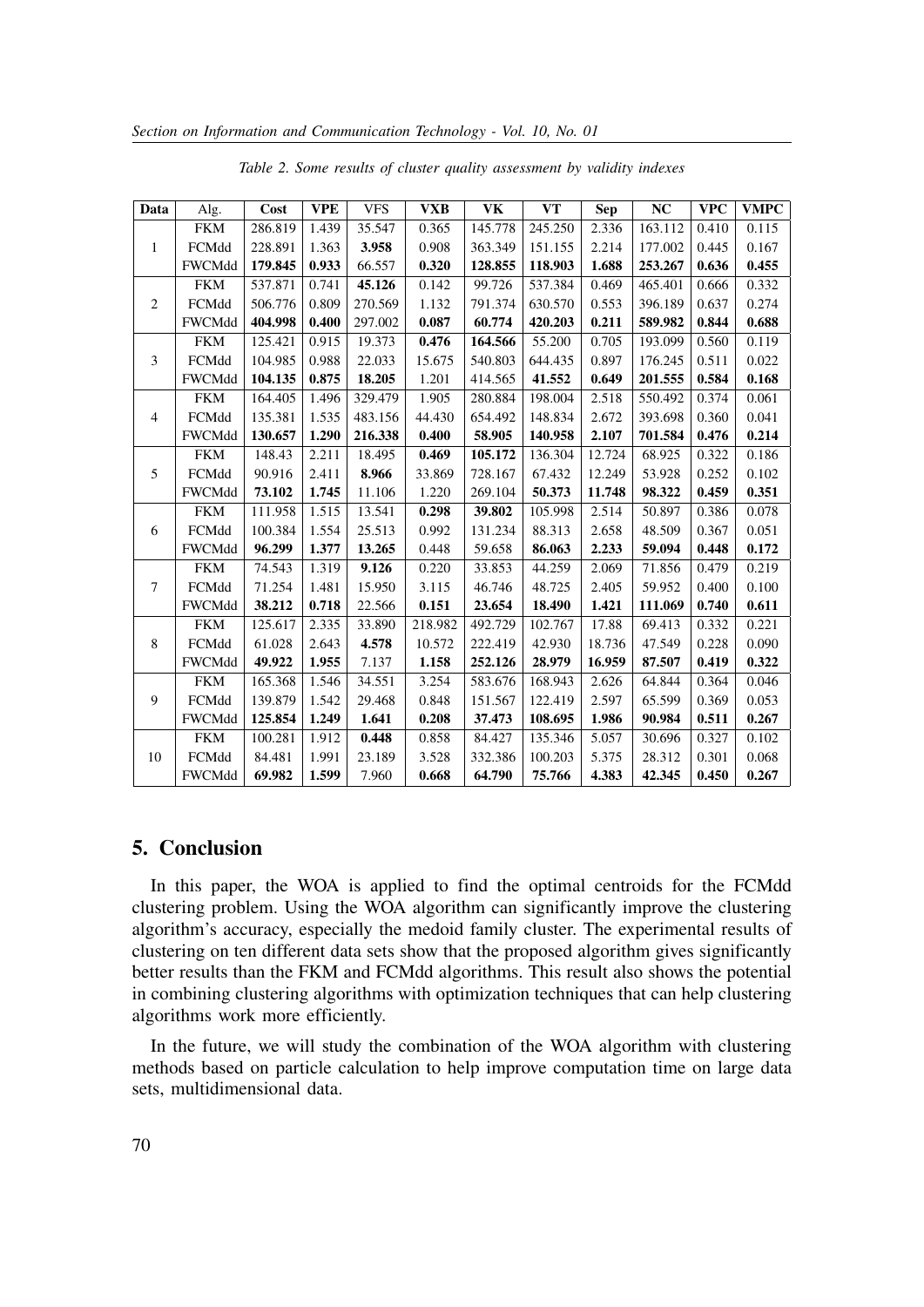#### **References**

- [1] S. C. C. W. L. Cai. and D. Q. Zhang, "Fast and robust fuzzy c-means clustering algorithms incorporating local information for image segmentation," *Pattern Recognition*, vol. 40(3), pp. 825–838, 2007.
- [2] H. Frigui and C. Hwang, "Fuzzy clustering and aggregation of relational data with instance-level constraints," *IEEE Trans. Fuzzy Systems*, vol. 16(6), pp. 1565–1581, 2008.
- [3] L. Hu and K. C. Chan, "Fuzzy clustering in a complex network based on content relevance and link structures," *IEEE Trans. on Fuzzy Systems*, vol. 24(2), pp. 456–470, 2016.
- [4] P. Pooja and V. Singh, "Comparison between standard k-mean clustering and improved k-mean clustering," *Int Journal of Computer App.*, vol. 146, pp. 39–42, 2016.
- [5] R. E. J. Bezdek and W. Full, "Fcm: The fuzzy c-means clustering algorithm," *Computer and Geoscience*, vol. 10, no. 2-3, pp. 191–203, 1984.
- [6] M. A. Akhras, "An efficient fuzzy k-medoids method," *Journal of World Applied Sciences*, vol. 10, pp. 574–583, 2010.
- [7] O. N. L. Y. R. Krishnapuram, A. Joshi, "Low-complexity fuzzy relational clustering algorithms for web mining," *IEEE Trans. Fuzzy Systems*, vol. 9, p. 595–607, 2001.
- [8] S. H. Y. Yang, "Image segmentation by fuzzy c-means clustering algorithm with a novel penalty term," *Computing and Informatics*, vol. 26, p. 17–31, 2007.
- [9] L. C. J.P. Mei, "Fuzzy relational clustering around medoids: a unified view," *Fuzzy Sets and Systems*, vol. 183, p. 44–56, 2011.
- [10] S. B. D.N. Pinheiro, D. Aloise, "Convex fuzzy k-medoids clustering," *Fuzzy Sets and Systems*, vol. 389, no. 1, pp. 66–92, 2020.
- [11] W. L. Y. W. S.Yue, K. Zhang, "A fuzzy clustering approach using reward and penalty functions," *6th Int Conf on Fuzzy Systems and Knowledge Discovery*, 2009.
- [12] B. B. D. Karaboga, "A powerful and efficient algorithm for numerical function optimization artificial bee colony (abc) algorithm," *Journal of Global Optimization*, vol. 39(3), p. 459–471, 2007.
- [13] S. Mirjalili and A. Lewi, "The whale optimization algorithm," *Advancement Engineering Softwares*, vol. 95, p. 51–67, 2016.
- [14] Z. L. B. Liu, C. Li, "An entropy-based metric for assessing the purity of single cell populations," *Nat Commun*, vol. 11, pp. 31–55, 2020.
- [15] P. F. A. Jain, M. Murty, "Date clustering: a review," *ACM Computing Surveys (CSUR)*, vol. 31(3), pp. 264–323, 1999.
- [16] https://archive.ics.uci.edu/ml/index.php
- [17] Y. Z. W. Wang, "On fuzzy cluster validity indices," *Fuzzy Sets and Systems*, vol. 158, pp. 2095–2117, 2007.
- [18] J. C. Y. Liu, X. Zhang and H. Chao, "A validity index for fuzzy clustering based on bipartite modularity," *Journal of Electrical and Computer Engineering*, vol. 2719617, 2019.

*Manuscript received 15-04-2021; Accepted 02-08-2021*



**Anh Cuong Nguyen** is a lecturer at the Air Force Defense Academy, Hanoi, Vietnam. He received the M.S degree in Computer Science in 2013 from Le Quy Don Technical University, Hanoi, Vietnam. His research interests are fuzzy logic, fuzzy clustering, image processing techniques, pattern recognition. Email: nguyenanhcuonghvktqs@gmail.com.

 $\blacksquare$